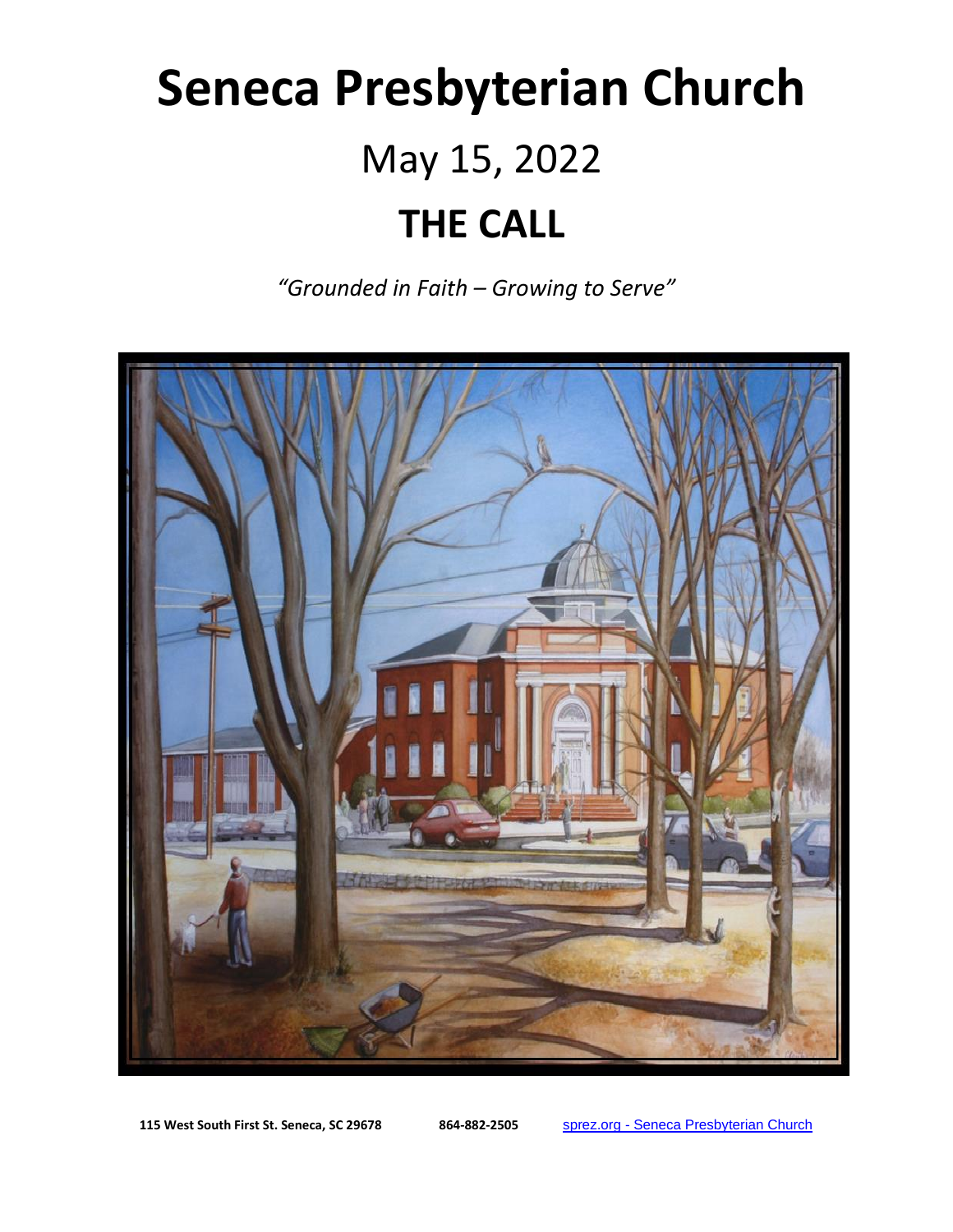#### **WEEKLY CELEBRATION OF THE RESURRECTION**

5<sup>th</sup> Sunday of Easter **10:00 a.m. Worship** May 15, 2022

Liturgist: Alicia Rannou

#### **GATHERING**

### **WELCOME AND ANOUNCEMENTS**

#### **PRELUDE**

#### **SILENT PRAYER OF PREPARATION**

 *Lord, we are here. We are ready to hear from you and to tell you about ourselves. Fill us again with the knowledge of your grace and the power of love that we may be sustained and renewed. In Jesus' name we pray. Amen!*

#### **POURING OF THE WATER**

\*Choral Response:  $\blacksquare$  Baptized in Water  $\blacksquare$  Hymn #482, vs 1

**\*CALL TO WORSHIP (**Congregation reads **bold** print**)**  Seek the Lord while he may be found.  **Call upon him while he is near.** Let the wicked forsake his way,  **And the unrighteous his thoughts;** Let us return to the Lord, that he may have mercy on us,  **And to our God, for God will abundantly pardon us.**  Let us worship God!

#### **\*GATHERING PRAYER**

| *HYMN                        | My Hope Is Built on Nothing Less | Hymn #353 |
|------------------------------|----------------------------------|-----------|
| <b>PRAYERS OF CONFESSION</b> |                                  |           |

#### **PRAYERS OF CONFESSION**

Call to Confession

Prayer of Confession

 **Almighty and ever-living God, you are with us here in our world and in this place, yet so many times eyes do not see you. We confess to our you that we do not always know why this is so. We want to see you. We strive to comprehend you with us, yet so often you seem just beyond our seeing. Many times it is only later that we look back and realize that you were there with us all along.** 

 **Lord, forgive us for not trusting what we see because our minds have convinced us that this cannot be so. Forgive us for our tendency to see only what we saw yesterday and not what you show us today. Teach us to perceive you through all our senses. So, with the Psalmist we may proclaim, "O taste and see that the LORD is good; happy are those who take refuge in him." Hear us as we continue to pray in silence.** (S*ilent prayers of confession)*

## **Choral Response** *Lamb of God Lamb of God Hymn #604*

Lamb of God, you take away the sin of the world; have mercy on us. Lamb of God, you take away the sin of the world; have mercy on us. Lamb of God, you take away the sin of the world; grant us peace; grant us peace.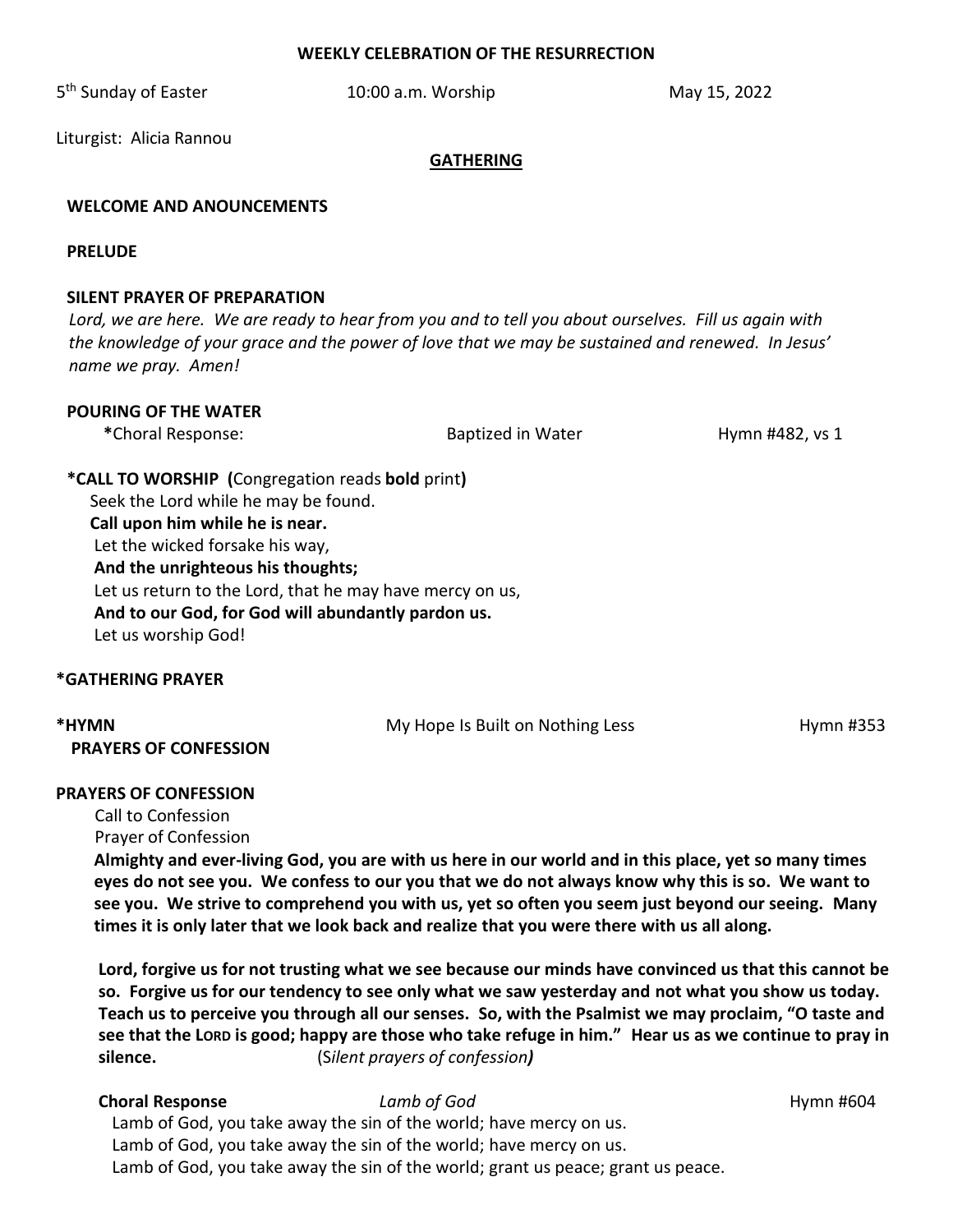| <b>Assurance of Forgiveness</b>                                                                                                                                                                                                                                                                                                                                                                                                                                                                                                                                                                                                                  | God has promised to be our God and has raised Jesus from the dead. In the name of Jesus Christ our |                  |  |  |
|--------------------------------------------------------------------------------------------------------------------------------------------------------------------------------------------------------------------------------------------------------------------------------------------------------------------------------------------------------------------------------------------------------------------------------------------------------------------------------------------------------------------------------------------------------------------------------------------------------------------------------------------------|----------------------------------------------------------------------------------------------------|------------------|--|--|
| Sins are forgiven. Amen.<br>*Congregational Response:                                                                                                                                                                                                                                                                                                                                                                                                                                                                                                                                                                                            | Glory Be to the Father                                                                             | Hymn #581        |  |  |
| THE WORD<br><b>PRAYER FOR ILLUMINATION</b>                                                                                                                                                                                                                                                                                                                                                                                                                                                                                                                                                                                                       |                                                                                                    |                  |  |  |
|                                                                                                                                                                                                                                                                                                                                                                                                                                                                                                                                                                                                                                                  |                                                                                                    |                  |  |  |
| <b>FIRST LESSON</b>                                                                                                                                                                                                                                                                                                                                                                                                                                                                                                                                                                                                                              | Psalms 114:1-8                                                                                     |                  |  |  |
| <b>ANTHEM</b>                                                                                                                                                                                                                                                                                                                                                                                                                                                                                                                                                                                                                                    | <b>The Highest Place</b>                                                                           |                  |  |  |
| A TIME FOR OUR YOUNG DISCIPLES                                                                                                                                                                                                                                                                                                                                                                                                                                                                                                                                                                                                                   |                                                                                                    |                  |  |  |
| <b>SECOND LESSON</b>                                                                                                                                                                                                                                                                                                                                                                                                                                                                                                                                                                                                                             | Luke 24:13-27                                                                                      |                  |  |  |
| <b>SERMON</b>                                                                                                                                                                                                                                                                                                                                                                                                                                                                                                                                                                                                                                    | "Breaking Through"                                                                                 | Dr. Hartman      |  |  |
| *AFFIRMATION OF FAITH<br>(From A Brief Statement of Faith)<br>This is the good news which we have received, in which we stand, and by which we are saved, if we hold it<br>fast: that Christ died for our sins according to the scriptures, that he was buried, that he was raised on the<br>third day, and that he appeared first to the women, then to Peter, and to the Twelve, and then to many<br>faithful witnesses. We believe that Jesus is the Christ, the Son of the living God. Jesus Christ is the first and<br>the last, the beginning and the end; he is our Lord and our God. Amen.<br><b>OFFERING OF OUR GIFTS AND OURSELVES</b> |                                                                                                    |                  |  |  |
| <b>Musical Offering</b>                                                                                                                                                                                                                                                                                                                                                                                                                                                                                                                                                                                                                          | I Want Jesus to Walk With Me                                                                       | Hymn #775        |  |  |
| *Doxology #606<br>Praise God, from whom all blessings flow<br>Praise God, from whom all blessings flow; praise him, all creatures here below; praise him above<br>yeheavenly host; Praise Father, Son, and Holy Ghost. Amen<br>*Prayer of Dedication                                                                                                                                                                                                                                                                                                                                                                                             |                                                                                                    |                  |  |  |
| <b>CONCERNS OF THE CHURCH</b>                                                                                                                                                                                                                                                                                                                                                                                                                                                                                                                                                                                                                    |                                                                                                    |                  |  |  |
| <b>PASTORAL PRAYER AND THE LORD'S PRAYER</b>                                                                                                                                                                                                                                                                                                                                                                                                                                                                                                                                                                                                     |                                                                                                    |                  |  |  |
| <b>SENDING</b>                                                                                                                                                                                                                                                                                                                                                                                                                                                                                                                                                                                                                                   |                                                                                                    |                  |  |  |
| <i><b>*CLOSING SONG</b></i>                                                                                                                                                                                                                                                                                                                                                                                                                                                                                                                                                                                                                      | Rejoice, the Lord Is King                                                                          | <b>Hymn #363</b> |  |  |
| <b>CHARGE AND BENEDICTION</b>                                                                                                                                                                                                                                                                                                                                                                                                                                                                                                                                                                                                                    |                                                                                                    |                  |  |  |
| <b>RETURNING INTO THE WORLD TO SERVE</b>                                                                                                                                                                                                                                                                                                                                                                                                                                                                                                                                                                                                         |                                                                                                    |                  |  |  |
| <b>POSTLUDE</b>                                                                                                                                                                                                                                                                                                                                                                                                                                                                                                                                                                                                                                  |                                                                                                    |                  |  |  |
| *Let those who are able stand                                                                                                                                                                                                                                                                                                                                                                                                                                                                                                                                                                                                                    |                                                                                                    |                  |  |  |
|                                                                                                                                                                                                                                                                                                                                                                                                                                                                                                                                                                                                                                                  |                                                                                                    |                  |  |  |